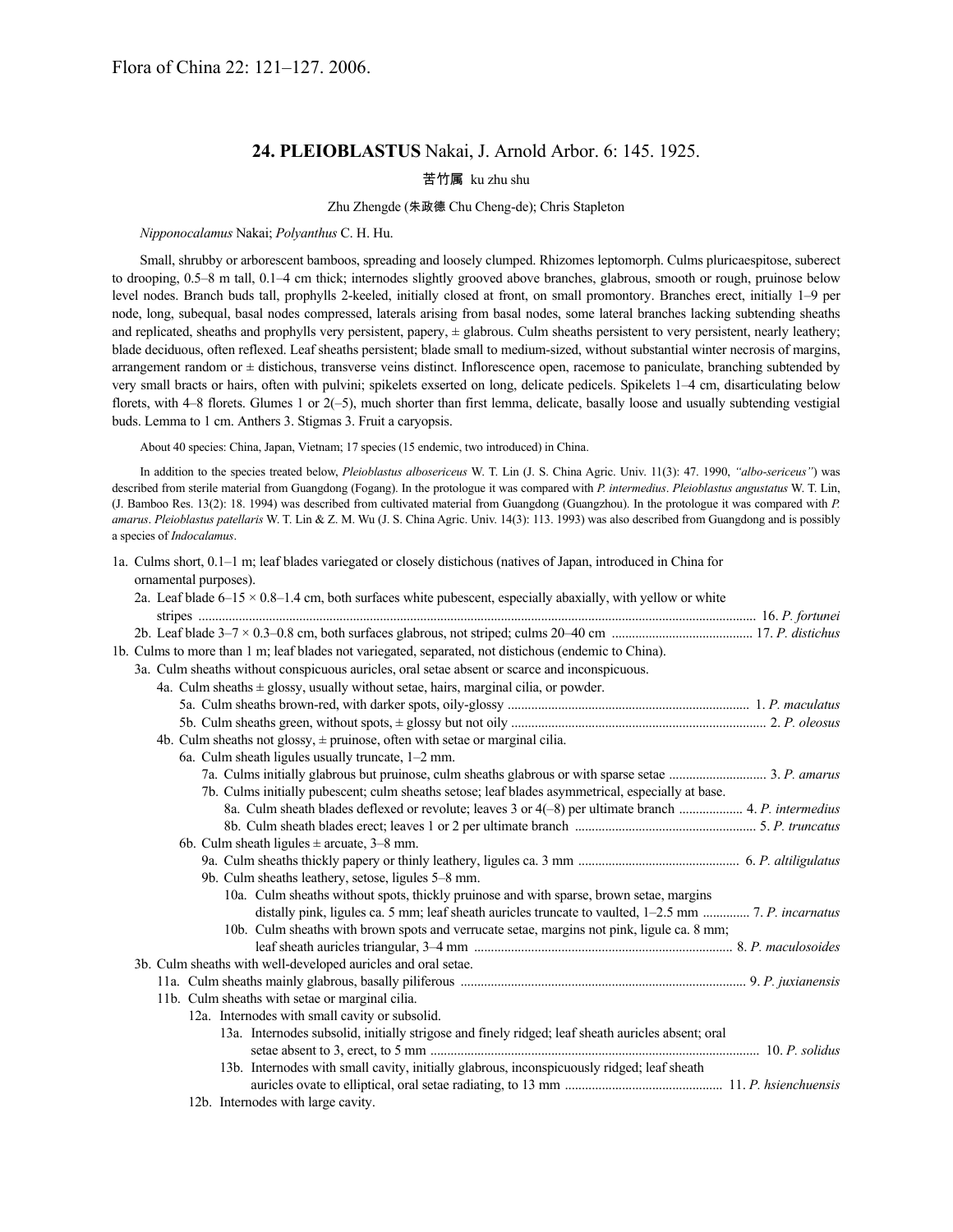| 14b. Culm sheath blades smooth; internodes to 33 cm.                          |  |
|-------------------------------------------------------------------------------|--|
|                                                                               |  |
| 15b. Internodes to 33 cm, culm wall 7–8 mm thick.                             |  |
| 16a. Culm sheath ligule truncate, ca. 1 mm, auricles subcircular or falcate,  |  |
|                                                                               |  |
| 16b. Culm sheath ligule arcuate, ca. 10 mm, auricles oval to elliptical, oral |  |
|                                                                               |  |
|                                                                               |  |

**1. Pleioblastus maculatus** (McClure) C. D. Chu & C. S. Chao, Acta Phytotax. Sin. 18: 31. 1980.

### 斑苦竹 ban ku zhu

*Sinobambusa maculata* McClure, Lingnan Univ. Sci. Bull. 9: 64. 1940; *Arundinaria chinensis* C. S. Chao & G. Y. Yang; *A. kwangsiensis* (W. Y. Hsiung & C. S. Chao) C. S. Chao & G. Y. Yang; *A. maculata* (McClure) C. D. Chu & C. S. Chao ex K. M. Lan (1981), not Hackel (1903); *Pleioblastus kwangsiensis* W. Y. Hsiung & C. S. Chao; *P. longispiculatus* B. M. Yang; *P. maculatus* var. *longitubus* Li & Wu.

Culms 3–8 m, 1.5–4 cm in diam., initially green, densely glaucous; internodes subcylindrical; nodes prominent, brown, yellow-green when old, densely hairy, with prominent setose sheath scar. Culm sheaths deciduous, brown-red, oily, glossy, slightly purple, with unevenly scattered brown spots, basally brown setose, margins without cilia; auricles absent or very reduced, brown, dotlike or ovate; oral setae few, erect or curved; ligule often truncate, dark brown-red, entire; blade pendulous, linear-lanceolate, slightly hairy, scabrous, remotely serrulate or nearly entire, revolute. Leaves 3–5 per ultimate branch, soon deciduous; sheath margin sparsely pubescent; auricles and oral setae absent; ligule truncate, 1–2 mm, hairy, margin ciliolate; pseudopetiole ca. 4 mm; blade lanceolate, 8.8–  $18.5 \times 1.3{\text -}2.9$  cm, base cuneate, apex elongate. Inflorescence paniculate; florets 8–15 per spikelet. Glumes 2; lemma lustrous; palea keels ciliolate; lodicules 3, subequal in size, ciliolate at apex. Ovary bottle-shaped, ca. 8 mm; styles ca. 1.5 mm; stigmas 3, plumose. Caryopsis ellipsoid. New shoots early May– early Jun.

● Often growing in dense forests, also planted as an ornamental. Fujian, Guangdong, Guangxi, Guizhou, Jiangsu, Jiangxi, Sichuan, Yunnan; cultivated northward to S Shaanxi.

The shoots are edible, but must be treated first. The culms are used for light duties; they are fragile and not suitable for weaving.

**2. Pleioblastus oleosus** T. H. Wen, J. Bamboo Res. 1(1): 24. 1982.

#### 油苦竹 you ku zhu

*Acidosasa lentiginosa* W. T. Lin & Z. J. Feng; *Arundinaria oleosa* (T. H. Wen) Demoly; *A. chinensis* C. S. Chao & G.Y.Yang;*Pleioblastus longiinternodius* B. M. Yang; *P. longispiculatus* B.M.Yang; *Polyanthus longispiculatus* (B.M.Yang) C. H. Hu.

Culms diffuse, 3–5 m, 1–3 cm in diam.; internodes initially grass-green, yellow when old, cylindrical, 18–20(–26) cm, grooved above branches, glossy, glabrous; wall ca. 3 mm thick; nodes prominent, deciduously brown setose. Culm sheaths light green, slightly lustrous, base light brown setose, otherwise glabrous; ligules truncate or slightly concave, 1–2 mm, margin ciliolate; blade erect or reflexed, green, lanceolate. Leaves 3 or 4 per ultimate branch; sheath glabrous; auricles and oral setae often absent, rarely 2, short; ligules rounded or truncate, ca. 2 mm, slightly hairy, apex not uniform; pseudopetiole 2–5 mm; blade linear-lanceolate,  $12-20 \times 1.3-2.2$  cm, slightly hairy, secondary veins 5–7-paired, base broadly cuneate, margin serrulate, apex caudate. Inflorescence paniculate, lateral; florets 11–13 per spikelet. Glumes 2–4, apex rounded, beaked; lemma subglabrous, apex acute; palea about as long as lemma, keels ciliolate, apex acuminate; lodicules 3, thick, ± rhomboid, margin ciliolate. Ovary cylindrical; stigmas 2 or 3.

● Mountain slopes; ca. 800 m. Fujian, Jiangxi, Yunnan, Zhejiang.

A plant cultivated in the West under the names *Brachystachyum densiflorum* as well as *P. oleosus* is not in fact this species but an *Oligostachyum*. *Pleioblastus oleosus* is possibly a synonym of *P. maculatus*.

The shoots are edible, and the culms are often used for weaving.

**3. Pleioblastus amarus** (Keng) P. C. Keng, Techn. Bull. Natl. Forest. Res. Bur. 8: 14. 1948.

### 苦竹 ku zhu

Culms 3–5 m, 1.5–2 cm in diam.; internodes green or green-purple, spotted, yellow-green when old, cylindrical, 27– 29(–38) cm, basally weakly flattened above branches, glabrous or hairy; wall ca. 6 mm thick; nodes prominent; intranode ca. 6 mm. Leafy branchlets sometimes pendulous. Culm sheaths green, densely glaucous, abaxially glabrous or hairy, densely so at base, margins ciliate and apically orange or withered; auricles obscure; ligule truncate, 1–2 mm, densely glaucous, ciliolate; blade narrowly lanceolate, margins serrulate. Leaves 3 or 4 per ultimate branch; sheath straw-colored, glabrous; auricles and oral setae absent; ligule purple-red, ca. 2 mm; pseudopetiole ca. 2 mm; blade elliptic-lanceolate,  $4-20 \times 2-2.9$  cm, secondary veins 4–8-paired, base cuneate, margin serrulate, apex acuminate. Inflorescence racemose or paniculate. Spikelets 3–6, 4–7 cm, glaucous, pedicels hairy; florets 8–13; rachilla internodes 4–5 mm. Glumes 3–5, enlarged upward; lemma ovate-lanceolate; palea longer than lemma, rarely equal in length, ciliate, glaucous and slightly hairy between keels, apex acute. Lodicules 3, ovate or obovate, posterior narrow, apical margins ciliolate. Anthers light yellow. Ovary narrow, glabrous; styles short; stigmas 3. New shoots Apr–Jun, fl. Apr–May.

● Plains to low hills, frequently cultivated. Anhui, Fujian, Guizhou, Hubei, Hunan, Jiangsu, Jiangxi, Sichuan, Yunnan, Zhejiang.

1a. Leafy branchlets pendulous .............. 3b. var. *pendulifolius*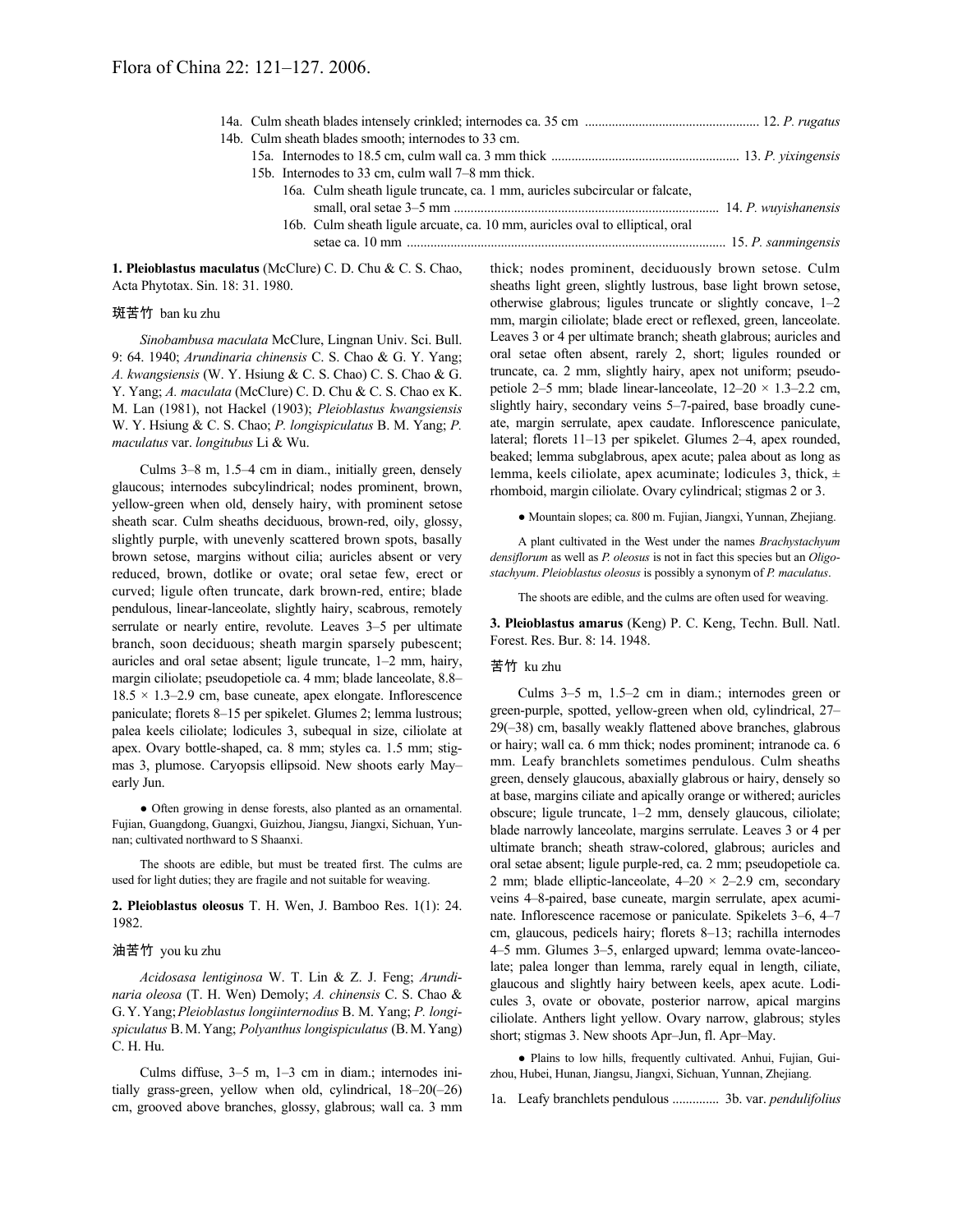- 1b. Leafy branchlets not obviously pendulous.
	- 2a. Culm sheaths glabrous or with deciduous white hairs at base .............................. 3c. var. *tubatus*
	- 2b. Culm sheaths  $\pm$  hairy, brown setose at base.
		- 3a. Culms green-purple, purple spotted, densely hairy .... 3d. var. *hangzhouensis*
		- 3b. Culms initially green, yellow-green when old, glaucous, powderyspotted, glabrous ........................ 3a. var. *amarus*

#### **3a. Pleioblastus amarus** var. **amarus**

#### 苦竹(原变种) ku zhu (yuan bian zhong)

*Arundinaria amara* Keng, Sinensia 6(2): 148. 1935; *A. varia* Keng; *Indocalamus varius* (Keng) P. C. Keng; *Pleioblastus brevinodus* W. T. Lin & Z. J. Feng; *P. longqishanensis* N. X. Zhao & Z. Yu Li; *P. amarus* f. *huangshanensis* C. L. Huang; *P. subrectangularis* T. P. Yi & H. Long; *P. varius* (Keng) P. C. Keng; *P. yingdeensis* W. T. Lin & Z. M. Wu.

Culm sheaths  $\pm$  hairy, brown setose at base. Culms initially greenish, glabrous, glaucous, yellow-green when old, powdery-spotted. Branchlets not obviously pendulous. New shoots Jun, fl. Apr–May.

● Anhui, Fujian, Guizhou, Hubei, Hunan, Jiangsu, Jiangxi, Sichuan, Yunnan, Zhejiang.

The shoots are bitter and inedible. The culms are used for woven baskets and containers, umbrella handles, and furniture.

**3b. Pleioblastus amarus** var. **pendulifolius** S. Y. Chen, Acta Phytotax. Sin. 21: 413. 1983.

### 垂枝苦竹 chui zhi ku zhu

Leafy branchlets pendulous. Culm sheaths not glaucous; ligule truncate, slightly concave. New shoots mid–May to early Jun.

#### ● Low hills, slopes. Zhejiang.

This variety is cultivated as an ornamental for its pendulous habit.

**3c. Pleioblastus amarus** var. **tubatus** T. H. Wen, Bull. Bot. Res., Harbin 3(1): 93. 1983.

# 胖苦竹 pang ku zhu

Culm sheaths green, glossy, hard, glabrous or nearly so at base, acute at apex, amplexicaul at middle part; auricles oblong, small, transversely extended at both sides of sheath apex, margin uniformly rough ciliate, cilia erect and short; blade rounded at apex.

#### ● Low hills, plains. Zhejiang.

**3d. Pleioblastus amarus** var. **hangzhouensis** S. L. Chen & S. Y. Chen, Acta Phytotax. Sin. 21: 408. 1983.

#### 杭州苦竹 hang zhou ku zhu

Internodes 28–32(–38) cm; culms green-purple, purple spotted, roughly hairy, hairs dense and inverse. Culm sheath purple-green, glossy, not glaucous; auricles absent; blade linear-lanceolate. New shoots late Apr–May.

● Lowlands, small hills. Zhejiang.

The plants are used for fencing and supporting vegetables and are grown as ornamentals. The culms are not suitable for weaving.

**4. Pleioblastus intermedius** S. Y. Chen, Acta Phytotax. Sin. 21: 408. 1983.

#### 华丝竹 hua si zhu

Culms 3–4 m, 1–2 cm in diam.; internodes cylindrical but slightly concave at base above branches, 21–22 cm, initially green and densely glaucous, becoming dark green or yellowgreen with persistent dark powder, deciduously setose; wall ca. 6 mm thick, pith lamellate; nodes slightly prominent. Culm sheaths gradually deciduous, green, about as long as internodes or slightly longer, leathery, sparsely setose, margins withered; auricles absent or small and circular; oral setae few, readily deciduous, erect; ligule truncate or arcuate, ca. 2 mm, glaucous, initially ciliolate; blade deflexed or reflexed, shortly triangular, base slightly constricted, apex acuminate. Leaves 3 or 4(–8) per ultimate branch; sheath densely deciduously setose; auricles readily deciduous, falcate; oral setae radiate, purple, ca. 3 mm; ligule prominent, ca. 5 mm; blade lanceolate,  $10-23 \times (1-)2.5-$ 3.3 cm, secondary veins 7- or 8-paired, abaxially yellow-green and white tomentellate, adaxially light green and glabrous, base asymmetrically cuneate, margins serrulate. Inflorescence unknown. New shoots mid to late May.

● Near streams, roadsides in secondary hardwood forests; 400– 800 m. Zhejiang.

The generic placement of this species is rather uncertain as its flowers and branching have not been described. It is similar to *Acidosasa notata* and species of *Pseudosasa* and might be better included within *P. maculifera*.

The shoots are edible, and the culms are used for handicrafts and umbrella handles.

**5. Pleioblastus truncatus** T. H. Wen, J. Bamboo Res. 3(2): 32. 1984.

# 尖子竹 jian zi zhu

Culms to 2 m, to 8 mm in diam.; internodes initially green, to 36 cm, initially densely light yellow ciliate; nodes weakly prominent; sheath scar asymmetrical, ciliate. Branches 3–7. Culm sheaths gradually deciduous, brown or green, 1/3–1/2 as long as internode, leathery, white tomentose, sparsely brown setose, margins sometimes withered, apex truncate; auricles absent or falcate; ligule truncate, ciliate; blade erect, lanceolate, base slightly constricted, ca. 1/3 as wide as ligule, apex acuminate. Leaves 1 or 2 per ultimate branch; sheath 4.5–7 cm, apex truncate; auricles absent or short; blade broadly lanceolate, 10–  $22 \times 1.5 - 3.2$  cm, glabrous, secondary veins 7- or 8-paired, asymmetrical especially at base. Inflorescence unknown.

#### ● Zhejiang.

The internodes are long, even, and straight and were often used for arrow shafts.

**6. Pleioblastus altiligulatus** S. L. Chen & S. Y. Chen, Acta Phytotax. Sin. 21: 407. 1983.

### 高舌苦竹 gao she ku zhu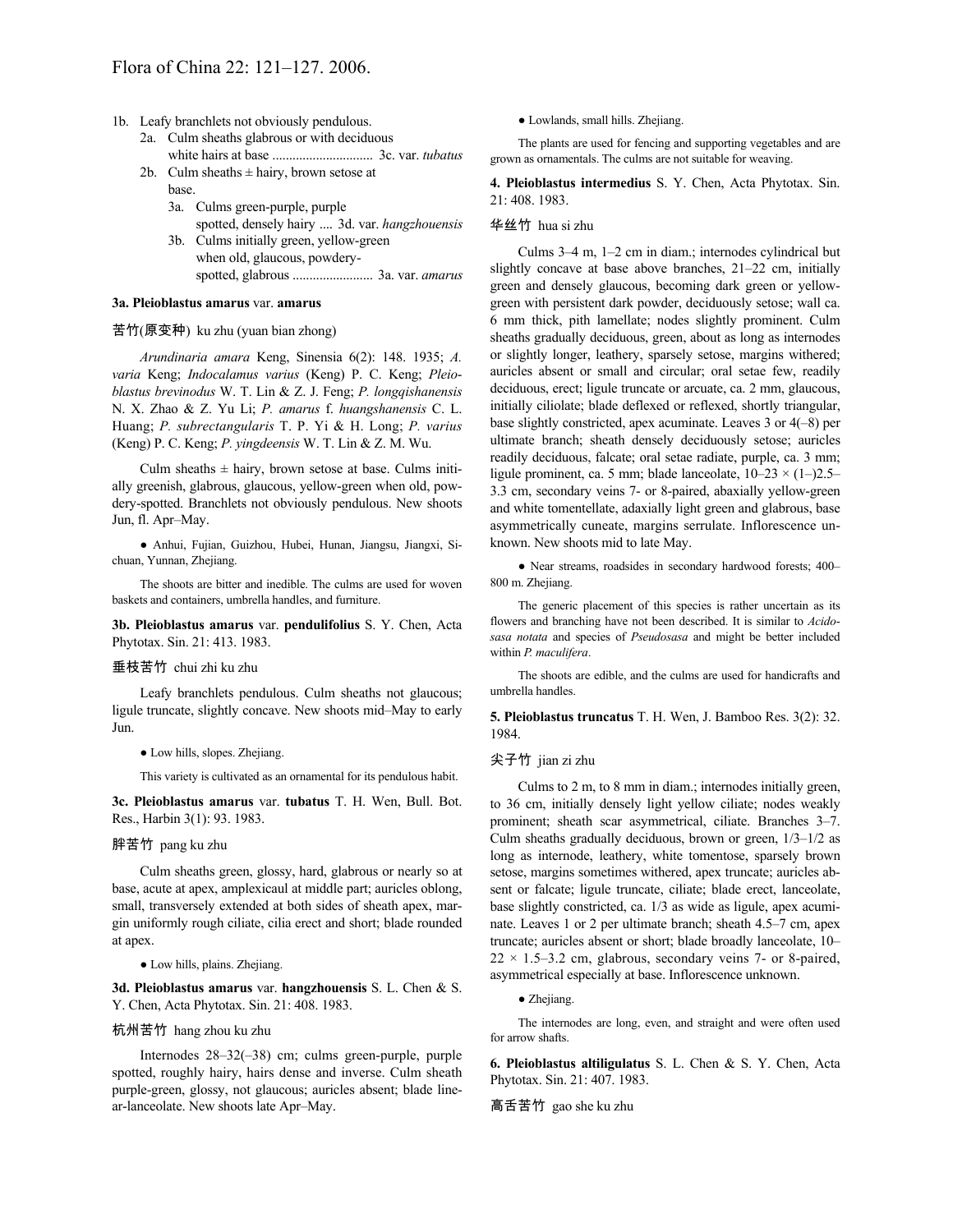Culms 2–5 m, to 1.5 cm in diam.; internodes green, cylindrical, ca. 24 cm, basally slightly concave above branches, smooth, densely glaucous, glabrous, nearly solid, pith lamellate; supra-nodal ridge more elevated than sheath scar. Culm sheaths green, glabrous, margins ciliate; auricles absent; ligules prominent, ca. 3 mm, glaucous; blade pendulous, purple-red at margins and apex, lanceolate, revolute. Leaves 2–4 per ultimate branch; auricles absent; ligule ca. 3.5 mm; blade elliptic-lanceolate,  $12-17 \times 1.4-2.5$  cm, shortly hairy, abaxially pilose proximally and along midrib, secondary veins 5–7-paired, base broadly cuneate, apex acuminate. Inflorescence unknown. New shoots late Apr.

● Slopes, summits; 700–800 m. Fujian, Hunan, Zhejiang.

This species is sometimes considered a synonym of *Pleioblastus amarus*.

The culms are used for tools and fencing.

**7. Pleioblastus incarnatus** S. L. Chen & G. Y. Sheng, Bull. Bot. Res., Harbin 11(4): 42. 1991.

### 绿苦竹 lü ku zhu

Culms ca. 3.5 m, to 1.5 cm in diam.; internodes cylindrical, to 35 cm, glabrous, initially densely pruinose, retrorsely setose; nodes densely pruinose, dark gray powdery when old; supra-nodal ridge as elevated as sheath scar, both slightly prominent. Branches 5–7, slightly spreading. Culm sheaths green, margins distally pink, densely pruinose, pale brown setose, margins densely ciliate; auricles and oral setae absent; ligule green, slightly pink, truncate or vaulted, ca. 5 mm, irregularly crazed, densely pruinose, slightly rough, margin sparsely ciliate or not; blade reflexed, green, slightly purple, base slightly constricted, margins serrate, apex acuminate. Leaves 3 or 4 per ultimate branch; sheath setose, margins densely ciliate; auricles inconspicuous or small, rounded or elliptic; oral setae radiate, slightly rough; ligule truncate or vaulted, to 1.5 mm, thin, glabrous or slightly rough; pseudopetiole ca. 4 mm; blade narrowly ovate to elliptically lanceolate,  $9-17.5 \times 1.4-2.5$  cm, abaxially pubescent, glabrescent, adaxially glabrous, secondary veins 5–7-paired, base broadly cuneate or obtusely rounded, margins serrulate or one entire, apex acuminate. Inflorescence unknown. New shoots early May.

● Mountain slopes. Fujian.

**8. Pleioblastus maculosoides** T. H. Wen, J. Bamboo Res. 3(2): 33. 1984.

# 丽水苦竹 li shui ku zhu

Culms to 6.5 m, 2–3 cm in diam.; internodes ca. 40 cm, slightly glaucous, apically pilose; nodes slightly prominent; sheath scar initially tomentose. Culm sheaths initially green, brown spotted and setose, bases of setae forming persistent papillae, slightly glaucous, glabrous at base, margins brown ciliate, apex rounded; auricles absent or weak, abaxially brown hairy, scabrous; oral setae absent or occasionally few, erect, short; ligule ca. 8 mm, nearly triangular, thin, glabrous, ciliate; blade reflexed, linear-lanceolate, abaxially brown pubescent at base, margins glabrous. Leaves 3–5 per ultimate branch; sheath smooth, glabrous; auricles and oral setae usually absent, rarely present; ligule triangular, 3–4 mm, thin, glabrous; pseudopetiole ca. 5 mm; blade broadly lanceolate,  $12-19 \times 1.7-2.3$  cm, abaxially pubescent, adaxially glabrous, secondary veins 7- or 8 paired, base rounded, apex acute. Inflorescence unknown.

● Zhejiang (Lishui).

The culms are used for canopies, sheds, flag poles, and mosquito net poles.

This species might be better included within *Pseudosasa maculifera*.

**9. Pleioblastus juxianensis** T. H. Wen et al., Acta Phytotax. Sin. 21: 409. 1983.

#### 衢县苦竹 qu xian ku zhu

*Pleioblastus hsienchuensis* T. H. Wen var. *juxianensis* (T. H. Wen et al.) S. L. Chen ex T. G. Liang et al.

Culms to 1.75 m tall, to 1.3 cm in diam., internodes initially green, yellow-green when old, cylindrical, concave above branches, 20–28(–33) cm, slightly glaucous, densely so below sheath scars, glabrous, slightly powdery; wall nearly solid; nodes prominent or swollen; sheath scars slightly prominent. Culm sheaths persistent, green, glaucous, smooth, glabrous, margin brown setose at base, withered; auricles suborbicular, scabrous, roughly ciliate; ligules pale green or withered, truncate or slightly concave, glaucous, margin ciliolate; blade green, narrowly lanceolate, densely hairy, scabrous, apex acuminate. Leaves 3–5 per ultimate branch; sheath smooth, glabrous; auricles dotlike or elliptic, scabrous, ciliate, oral setae straight or curved; ligule arcuate, ca. 1.5 mm, glaucous, ciliolate at apex, leaf blade light green, ovate or elliptic-lanceolate, 12–  $18 \times 2.3 - 2.6$  cm, abaxially scabrous, pilose at base, secondary veins 6- or 7-paired, base rounded, margin serrulate, apex shortly acuminate. Inflorescence unknown. New shoots early May.

• Hills; low elevations. Zhejiang.

This species has also been considered a variety of *Pleioblastus hsienchuensis*, and also as the same taxon as *P. hsienchuensis* var. *subglabratus*.

**10. Pleioblastus solidus** S. Y. Chen, Acta Phytotax. Sin. 21: 411. 1983.

#### 实心苦竹 shi xin ku zhu

*Arundinaria solida* (S. Y. Chen) C. S. Chao & G.Y. Yang.

Culms 4–5 m, 1.5–2 cm in diam.; internodes initially green-yellow, cylindrical, slightly concave at base above branches, 24–33 cm, densely ribbed, roughly hairy, black powdery when old, nearly solid; wall thick; nodes prominent, densely black powdery; sheath scars corky. Culm sheath pale green, slightly glaucous, deciduously tomentellate at base and margins; auricles falcate, margins sparsely setose and deciduously ciliate; oral setae light brown; ligules yellow-green, truncate; blade pendulous, linear-lanceolate, often revolute. Leaves 2 or 3 per ultimate branch; sheath glabrous; auricles absent; oral setae absent or rarely 1–3, erect, ca. 5 mm; ligule arcuate; blade narrowly lanceolate,  $11-18 \times 1.7-2.4$  cm, abaxially pubescent, secondary veins 5–7-paired, base broadly cuneate, one margin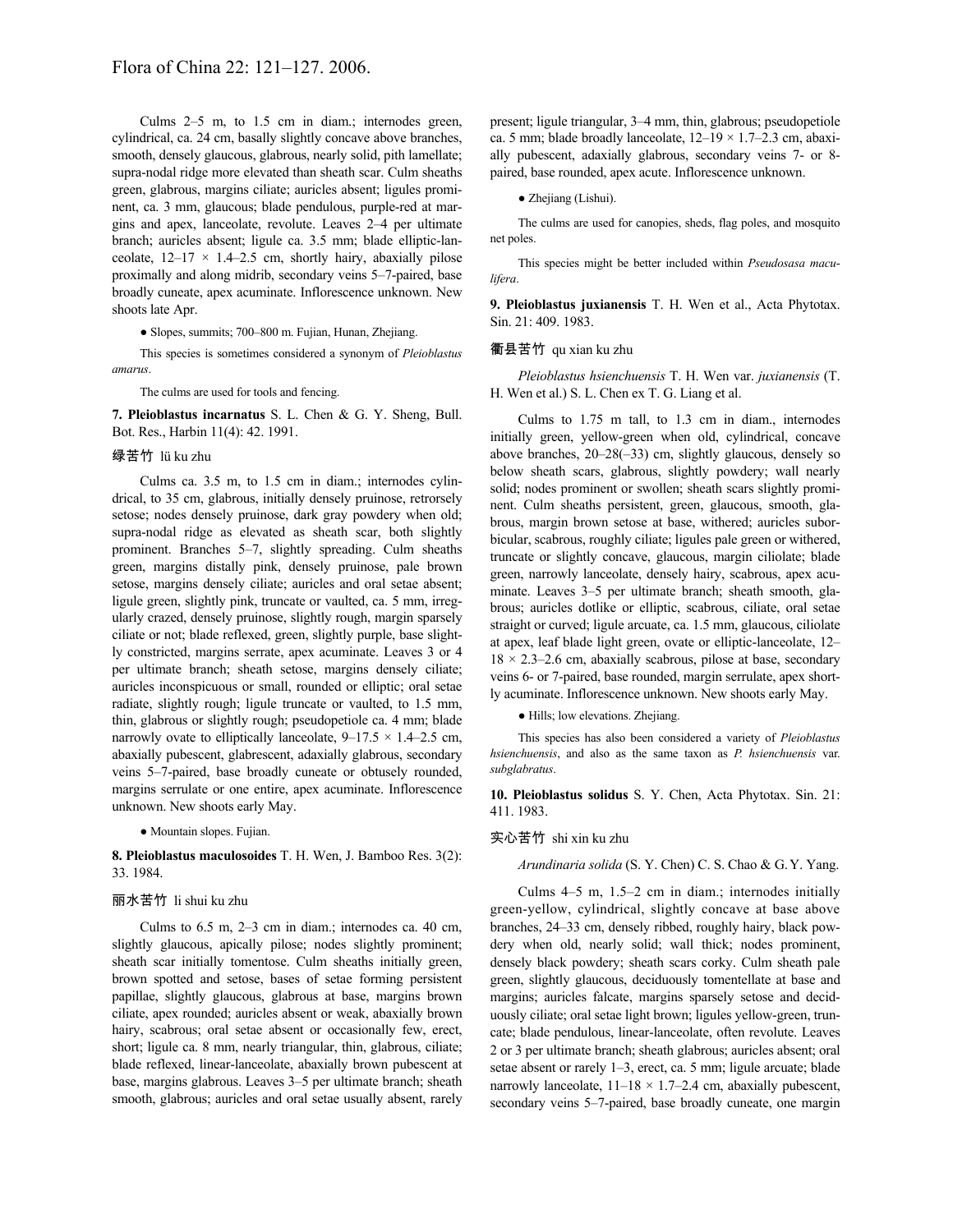serrulate, other margin nearly entire, apex acuminate or caudate. Inflorescence unknown. New shoots Jun.

● Mountain slopes; ca. 700 m. Jiangsu, Zhejiang.

The culms are heavy, nearly solid, and are often used as supporting poles.

**11. Pleioblastus hsienchuensis** T. H. Wen, Bull. Bot. Res., Harbin 3(1): 92. 1983.

#### 仙居苦竹 xian ju ku zhu

Culms to 5 m, 2–3 cm in diam.; internodes ca. 30 cm, initially brown hispid, white powdery below nodes; wall thick, cavity narrow; nodes prominent. Culm sheath initially green, glaucous, glabrous or initially sparsely setose, base densely brown crinite or white hairy, margins densely ciliate, apex acute; auricles falcate, subamplexicaul; oral setae erect, 1–1.5 cm; ligules truncate or prominent; blade reflexed at culm base, linear, slightly hairy, margins serrulate. Leaves 3 or 4(or 5) per ultimate branch; sheath obviously striate, ca. 4 cm, glaucous, transverse veinlets distinct; auricles ovate or elliptic; oral setae erect, straight, ca. 1.3 cm; ligules arcuate, 1–4 mm, glaucous, ciliate; petiole 2–5 mm; blade elliptic-lanceolate,  $7-16 \times 1-2.5$ cm, glabrous or abaxially hairy proximally, secondary veins 5 or 6-paired, base rounded,  $\pm$  oblique, apex acute, extended. Inflorescence unknown. New shoots May–Jun.

● Slopes of hills, plains, roadsides. Zhejiang.

- 1a. Culm sheaths initially hirsute, base densely brown crinite, leaf ligules ca. 1 mm ......................................... 11a. var. *hsienchuensis*
- 1b. Culm sheaths glabrous, base white
- hairy; leaf ligules 3–4 mm .............. 11b. var. *subglabratus*

#### **11a. Pleioblastus hsienchuensis** var. **hsienchuensis**

仙居苦竹(原变种) xian ju ku zhu (yuan bian zhong)

*Arundinaria hsienchuensis* (T. H. Wen) C. S. Chao & G. Y. Yang.

Culm sheaths initially sparsely hirsute, base densely brown crinite. Leaf ligule ca. 1 mm. New shoots Jun.

● Slopes of hills, plains, roadsides. Zhejiang.

**11b. Pleioblastus hsienchuensis** var. **subglabratus** (S. Y. Chen) C. S. Chao & G. Y. Yang, J. Bamboo Res. 13(1): 17. 1994.

### 光箨苦竹 guang tuo ku zhu

*Pleioblastus amarus* (Keng) P. C. Keng var. *subglabratus* S. Y. Chen, Acta Phytotax. Sin. 21: 413. 1983; *Arundinaria hsienchuensis* var. *subglabrata* (S. Y. Chen) C. S. Chao & G. Y. Yang; *Sinobambusa seminuda* T. H. Wen.

Culm sheaths soon deciduous, glabrous, weakly glaucous, base initially white hairy. Leaf ligules 3–4 mm. New shoots May.

• Slopes of hills, roadsides. Zhejiang.

*Pleioblastus juxianensis* is possibly another synonym of this

variety.

**12. Pleioblastus rugatus** T. H. Wen & S. Y. Chen, J. Bamboo Res. 1(1): 26. 1982.

#### 皱苦竹 zhou ku zhu

*Arundinaria rugata* (T. H. Wen & S. Y. Chen) C. S. Chao & G. Y. Yang.

Culms to 5 m, to 2 cm in diam.; internodes ca. 35 cm, apically glaucous; wall thick; nodes weakly prominent; sheath scar pubescent. Culm sheaths rigid, deciduously setose, base woolly, apex acute; auricles falcate; oral setae ca. 8 mm, scabrous; ligule slightly arched or nearly truncate, margin pubescent; blade erect, narrowly triangular, strongly rugose, abaxially sericeous. Leaves 3 or 4 per ultimate branch; sheath glabrous; auricles and oral setae absent; ligules prominent, ca. 2 mm, glabrous, glaucous; petiole 2–3 mm, glabrous; blade lanceolate or oblong,  $11-18 \times 1.4-3$  cm, often glabrous, secondary veins 5-7-paired, base rounded, apex acute. Spikelets ca. 3 cm; florets 5–7. Glumes 2 or 3; lemma ca.  $9 \times 3$  mm, apex acute; palea slightly longer than lemma, apically hairy, keels and margin ciliolate, 3-veined between keels, 2-veined beside keels; lodicules 3. Ovary glabrous; styles hispidulous; stigmas 3, plumose.

#### ● S Zhejiang.

*Pseudosasa aeria* and *Sinobambusa urens* T. H. Wen (J. Bamboo Res. 2(1): 59. 1983) are possibly synonyms of this species.

**13. Pleioblastus yixingensis** S. L. Chen & S. Y. Chen, Acta Phytotax. Sin. 21: 411. 1983.

#### 宜兴苦竹 yi xing ku zhu

*Arundinaria yixingensis* (S. L. Chen & S. Y. Chen) C. S. Chao & G. Y. Yang.

Culms 3–5 m, 1.2–2 cm in diam.; internodes cylindrical, concave basally above branches, 17–18 cm, initially yellowgreen, slightly purple, densely glaucous, dark green and yellow with black powder when old, glabrous; wall ca. 3 mm thick; nodes weakly prominent. Culm sheaths green or yellow, densely glaucous, purple setose, margins ciliate, apex withered; auricles falcate; oral setae purple-red, 5–10 mm, rigid, scabrous; ligules prominent or truncate, 4–5 mm, densely glaucous; blade purple-green, narrow, shortly linear-lanceolate or lanceolate, revolute, densely pubescent, constricted at base, margins serrulate, apex acute. Leaves 4 or 5 per ultimate branch; sheath glabrous; auricles variable in shape; oral setae radiate, strawcolored or purple-red; ligule prominent, ca. 3 mm, densely glaucous; blade elliptic-lanceolate,  $13.5-24 \times 2-3$  cm, abaxially tomentellate and proximally pilose by midrib, adaxially glabrous, secondary veins 6–8-paired, base cuneate, margins serrulate, apex acuminate. Inflorescence unknown. New shoots early May.

• Frequent on low hills. Jiangsu.

**14. Pleioblastus wuyishanensis** Q. F. Zheng & K. F. Huang, Wuyi Sci. J. 2: 17. 1982.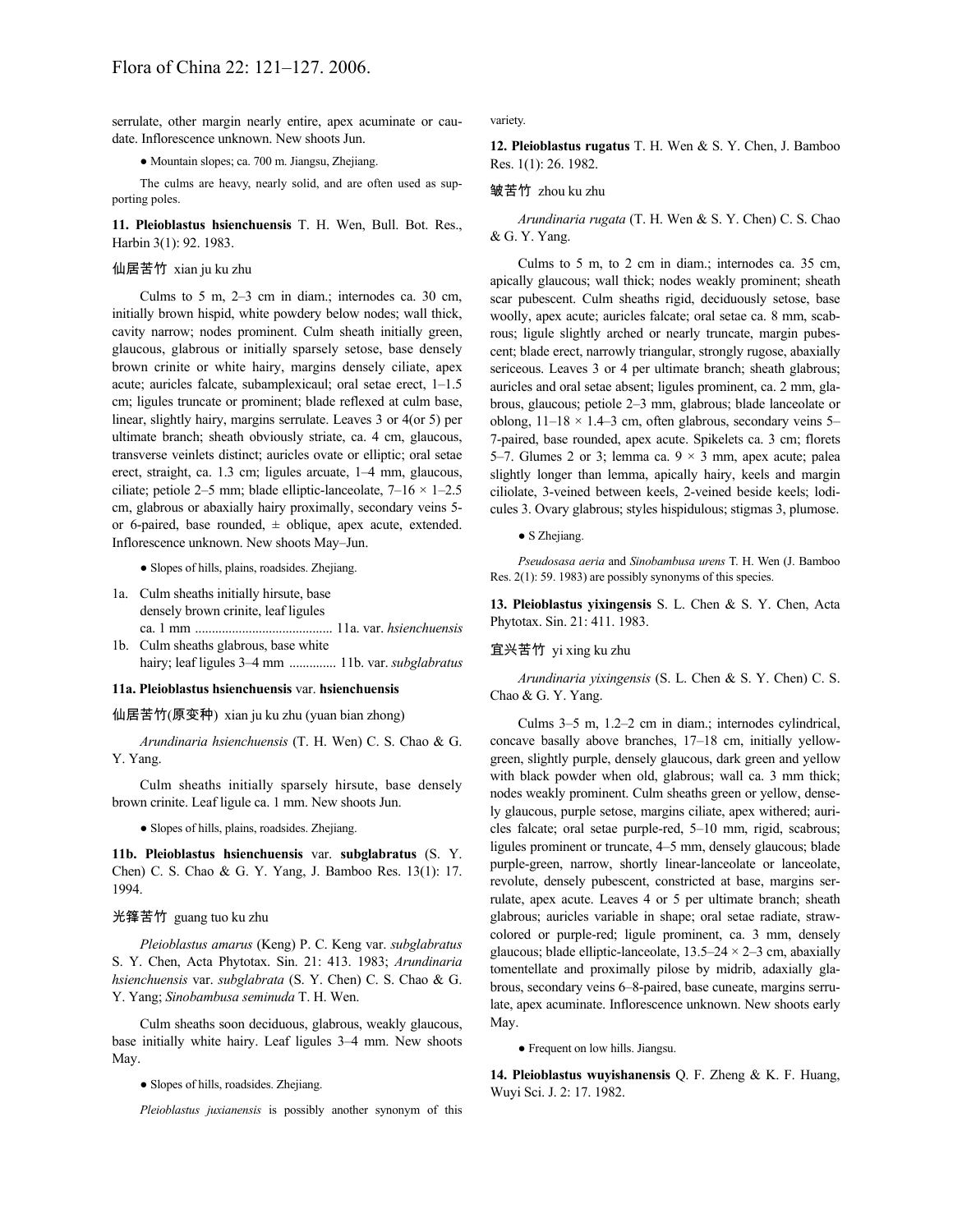### 武夷山苦竹 wu yi shan ku zhu

Culms to 5 m, to 3.5 cm in diam.; internodes cylindrical, to 33 cm, initially densely pruinose, dark powdery when old; wall ca. 7 mm thick; supra-nodal ridge about as high as sheath scar or lower; intranode 5–6 mm. Branches 3–7, erect, subequal, appressed to culm. Culm sheaths yellow-green, about as long as internodes or slightly shorter, leathery, persistently pruinose, nearly glabrous or with weak deciduous purple setae, slightly gray pubescent at base, margins with or without sparse cilia; auricles subcircular or falcate, small; oral setae to ca. 3.5 mm; ligule purple, truncate, ca. 1 mm; blade deflexed or reflexed, lanceolate, 2.5–6 cm, shortly ciliate at base. Leaves 3 or 4 per ultimate branch; sheath glabrous, slightly pruinose; auricles present; oral setae absent; ligule truncate, ca. 1.5 mm; blade lanceolate,  $8-14 \times 1.5-2.2$  cm, secondary veins 5- or 6-paired, one margin serrate, other margin nearly entire. Inflorescence unknown.

● Mountain slopes; ca. 200 m. Fujian.

**15. Pleioblastus sanmingensis** S. L. Chen & G. Y. Sheng, Bull. Bot. Res., Harbin 11(4): 42. 1991.

### 三明苦竹 san ming ku zhu

Culms to ca. 5 m, to 3 cm in diam.; internodes terete, 33– 40 cm, initially densely pruinose, yellow-brown and unevenly dark gray powdery when old; wall ca. 8 mm thick; supra-nodal ridge more elevated than sheath scar. Branches 3–5. Culm sheaths yellow-brown, densely purple spotted, leathery, base setose, margins yellow-white, shortly ciliate; auricles purple, ovate or elliptic, large, densely ciliate; oral setae radiate, brown, thick; ligule vaulted, purple, ca. 1 cm, glabrous or pubescent, not ciliate, asymmetrical at apex; blade reflexed or pendulous, green, linear-lanceolate, base pubescent and slightly constricted, margins serrulate, apex acuminate. Leaves 3 or 4 per ultimate branch; sheath usually glabrous, thinly glaucous; auricles purple, ovate or elliptical; oral setae radiating, robust, 3–8 mm; ligule vaulted, 2–3.5 mm; blade rhombic-lanceolate,  $9-25 \times 1.5-3$  cm, glabrous, secondary veins 6–8(or 9)-paired, base cuneate, one margin densely serrulate, other margin sparsely serrate, apex acuminate. Inflorescence unknown. New shoots early May.

● Often in dense pure bamboo forests on mountain slopes. Fujian (Sanming).

### **16. Pleioblastus fortunei** (Van Houtte) Nakai, J. Jap. Bot. 9(4): 232. 1933.

### 菲白竹 fei bai zhu

*Bambusa fortunei* Van Houtte, Fl. Serr. Jard. 15: 69. 1863; *Arundinaria fortunei* (Van Houtte) Rivière & C. Rivière; *A. variabilis* Makino ex Vilmorin var. *fortunei* (Van Houtte) J. Houzeau; *Bambusa picta* Siebold & Zuccarini ex Munro; *B. pygmaea* Miquel; *B. variegata* Siebold ex Miquel; *Nipponocalamus pygmaeus* (Miquel) Nakai; *Pleioblastus pygmaeus* (Miquel) Nakai; *P. variegatus* (Siebold ex Miquel) Makino; *Sasa fortunei* (Van Houtte) Fiori; *S. pygmaea* (Miquel.) Rehder; *S. variegata* (Siebold ex Miquel) E. G. Camus.

Culms 10–30(–80) cm, 1–2 mm in diam.; internodes short, glabrous; nodal ridge flat or weakly prominent. Branches absent or 1 per node. Culm sheaths persistent, glabrous. Leaves 4–7 per culm or branch; sheath glabrous; auricles absent; oral setae white, smooth; blade longitudinally white to pale yellow striped, lanceolate,  $6-15 \times 0.8-1.4$  cm, white pubescent, more densely so abaxially, base broadly cuneate, apex acuminate.

Cultivated for ornamental purposes. Jiangsu, Zhejiang; probably in other provinces [native to Japan].

Flowering of this species in Brazil in 1979 confirmed the presence of 3 stamens, hence its placement in *Pleioblastus* rather than *Sasa*, where it has usually been placed in Chinese literature.

**17. Pleioblastus distichus** (Mitford) Nakai, Rika Kyoiku [Sci. Educ. (Tokyo)] 15(6): 69. 1932.

# 无毛翠竹 wu mao cui zhu

*Bambusa disticha* Mitford, Garden (London) 46: 547. 1894; *Arundinaria pygmaea* var. *disticha* (Mitford) C. S. Chao & S. A. Renvoize; *A. variabilis* Makino ex Vilmorin var. *disticha* (Mitford) J. Houzeau; *Pleioblastus pygmaeus* var. *distichus* (Mitford) Nakai; *Sasa disticha* (Mitford) E. G. Camus; *S. pygmaea* var. *disticha* (Mitford) C. S. Chao & G. G. Tang.

Culms 20–40 cm, 1–2 mm in diam.; internodes glabrous; nodes glabrous or sometimes sheath scar pilose. Culm sheaths glabrous. Leaves 5–8 per branch, closely spaced, distichous; auricles absent; oral setae white, smooth; blade erect, lanceolate,  $3-7 \times 0.3-0.8$  cm, rather rigid, glabrous.

Cultivated for ornamental purposes. Jiangsu, Zhejiang [native to Japan].

The miniature cultivar grown in China differs from the type in its smaller stature and glabrous culm sheath nodes. Earlier applications of the name *Bambusa pygmaea* to this species were in error. Flowering of plants cultivated in the United Kingdom around 1970 demonstrated the presence of 3 stamens, hence its placement in *Pleioblastus* rather than *Sasa*, where it has usually been placed in Chinese literature.